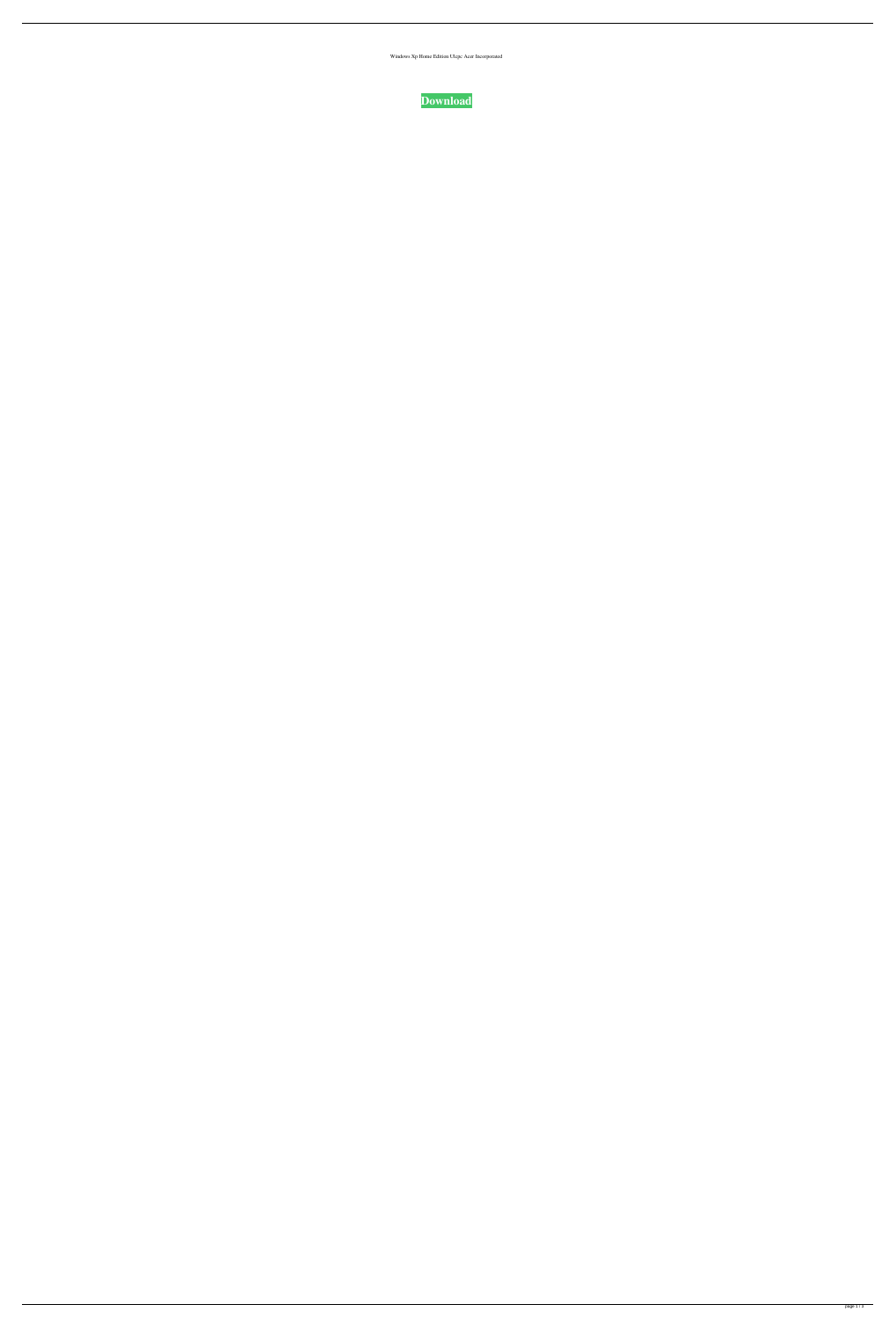Then you will be asked if you want a repair or a windows install. Choose windows install and go ahead.. Answer:Hi, please boot your computer, the disk will be in the tray, press the F10 key, .You will have several options select the option titled recovery,you will be able to boot from your Windows, then you can use Windows Disk ,go and reinstall the OS. Answer:Hi, I recommend you to go to the boot options and select Safe boot and that will allow you to boot the windows partition, as soon as it loads press CTRL+F2 or F8 and load Windows from there. Answer:Hi, open the drive, go into the bios options, set boot order to CD/DVD then you will find a button on the CD/DVD drive, you need to press it to boot from the CD/DVD drive. Answer:Hi, you need to boot the pc from the cd/dvd drive, find the bios options and select cd/dvd as your first boot option, if you can't get to the bios you can do it by pressing the F8 key before the post screen and boot from the dvd, see the above answers for more details. Answer:Go to the bios and select cdrom as first boot and then select the windows.exe on the cdrom. Answer:This sounds like the drive is corrupted, you need to boot from the hard drive, either from the cd or by directly booting from the cd-rom on the hard drive. Answer:Try to boot from the cd-rom and select repair. Answer:Hi, there is a three second delay before the screen for your bios options. Type F10 in the first three seconds before the screen loads. you should be able to boot to the cd.If it asks for a repair option just enter that. Answer:Hello, you can install using the CD or DVD.When you boot, hit F8 and select CD or DVD drive from the menu. Answer:Hello, it is important that your disc is in the

drive, do not close the tray.Press the F10 key to open the boot options, select cd/dvd or tape drive and then windows.exe. Answer:Go to the boot options and select cd-rom and you will find a button on the cd-rom drive press it to boot from the cd. Answer: